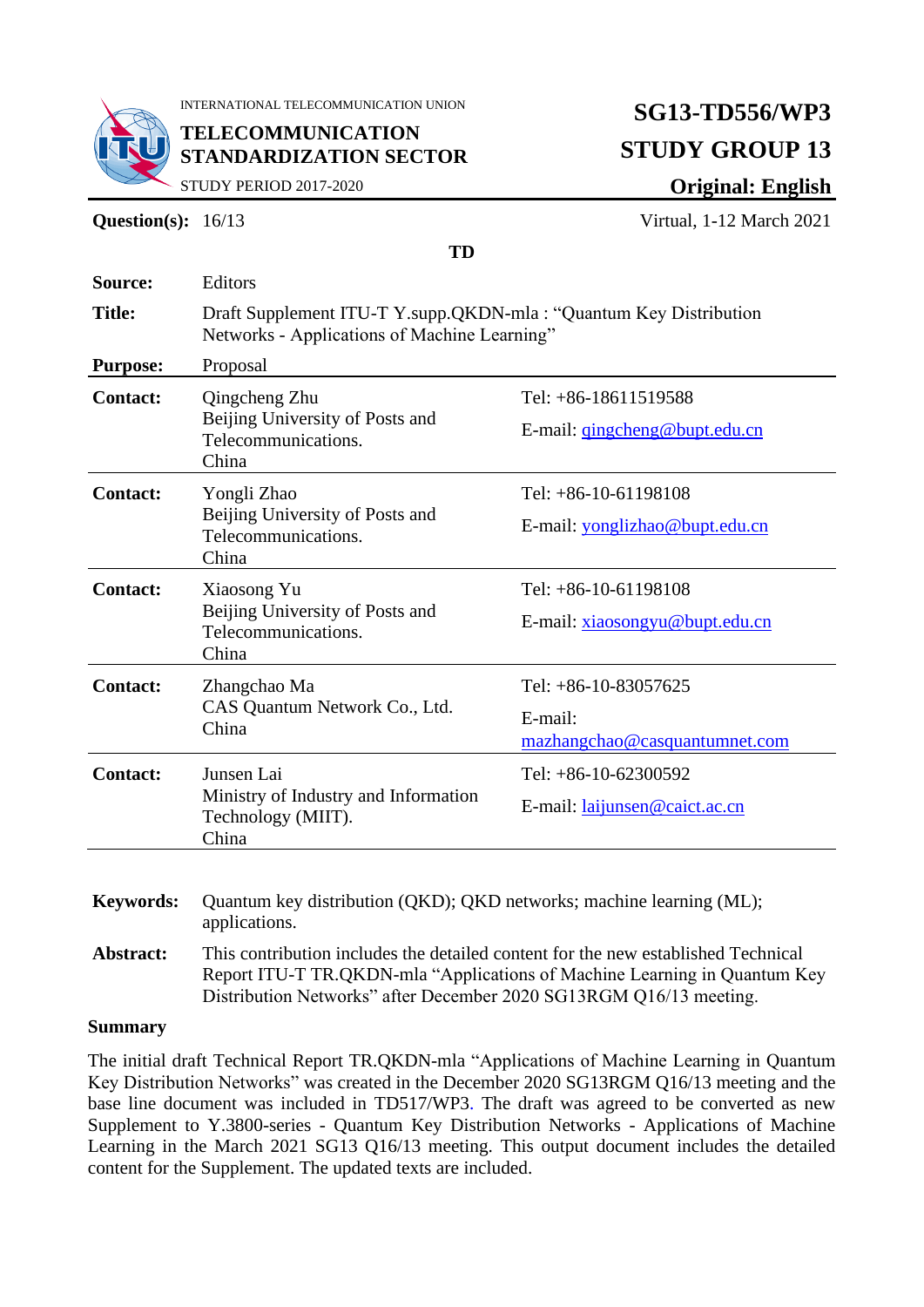#### - 2 - SG13-TD556/WP3

## **Annex I**

# **Draft Supplement to ITU-T Y-series Recommendations**

# **ITU-T Y.3800-series - Quantum Key Distribution Networks - Applications of Machine Learning**

#### **1. Scope**

This Supplement studies the applications of machine learning (ML) in quantum key distribution network (QKDN).

In particular, the scope of this draft Supplement will include:

- Overview of ML applications in QKDN;
- Applications of ML in QKDN at the quantum layer;
- Applications of ML in QKDN at the key management layer;
- Applications of ML in QKDN at the control and management layers.

# **2. References**

[ITU-T Y.3800] Recommendation ITU-T Y.3800 (2019), Framework for Networks to support Quantum Key Distribution.

[ITU-T Y.3801] Recommendation ITU-T Y.3801 (2020), Functional requirements for quantum key distribution networks.

[ITU-T Y.3802] Recommendation ITU-T Y.3802 (2020), Functional architecture of the Quantum Key Distribution network.

[ITU-T Y.3803] Recommendation ITU-T Y.3803 (2020), Key management for quantum key distribution network.

[ITU-T Y.3804] Recommendation ITU-T Y.3804 (2020), Control and Management for Quantum Key Distribution Network.

[ITU-T Y Suppl. 55] Supplement to ITU-T Y.3170-series (2019), Machine learning in future networks including IMT-2020: use cases.

[ITU-T Y.3170] Recommendation ITU-T Y.3170 (2018), Requirements of machine learning based QoS assurance for IMT-2020 network.

[ITU-T Y.3172] Recommendation ITU-T Y.3172 (2019), Architectural framework for machine learning in future networks.

## **3. Terms and definitions**

## **3.1. Terms defined elsewhere**

[Editor's note: Please check the necessity of adding several terms and definitions.]

This Supplement uses the following terms defined elsewhere:

**3.1.1. Quantum key distribution (QKD)** [b-ETSI GR QKD 007]: Procedure or method for generating and distributing symmetrical cryptographic keys with information theoretical security based on quantum information theory.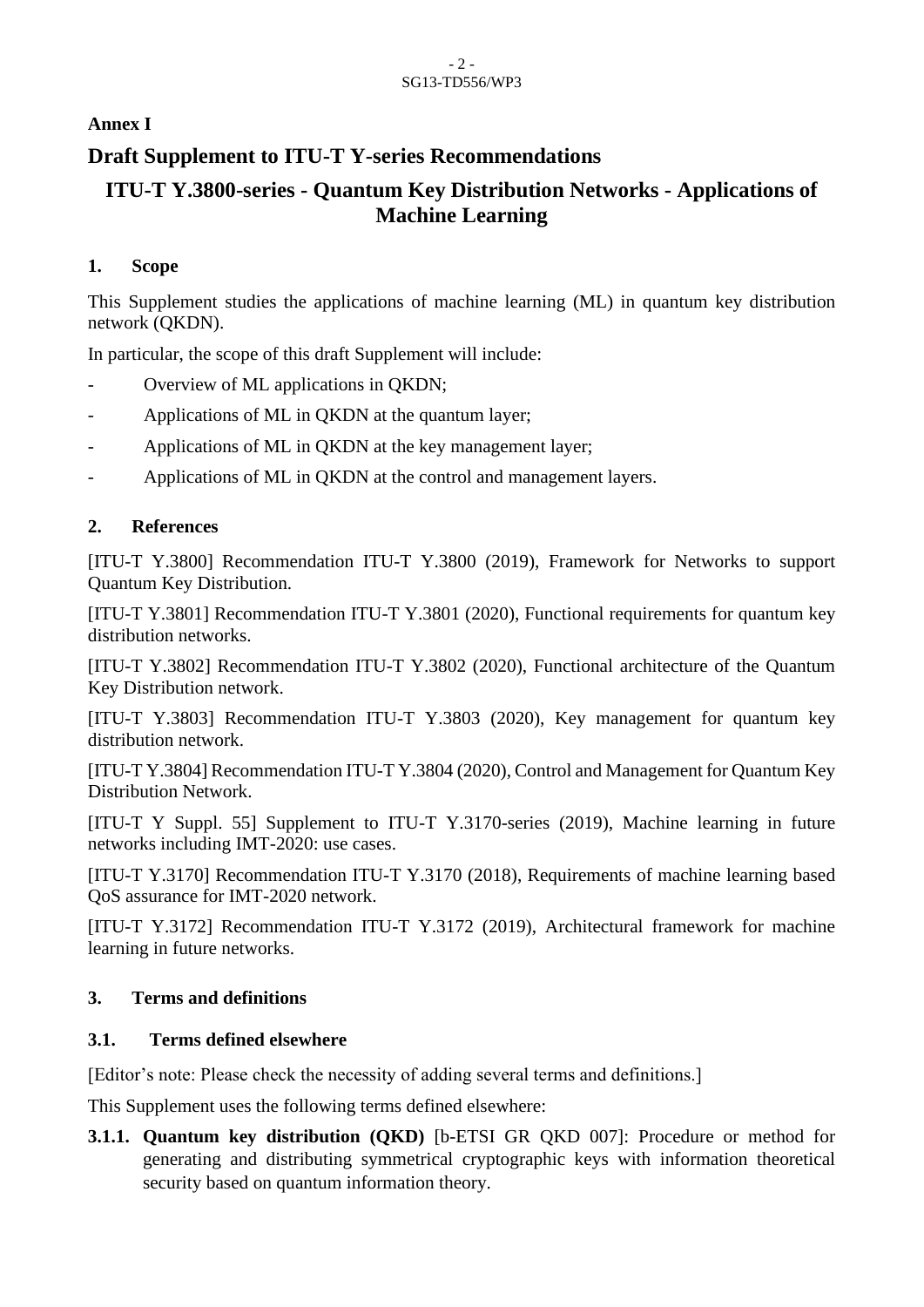# **3.1.2. Quantum key distribution network (QKDN)** [ITU-T Y.3800]: A network comprised of two

or more quantum key distribution (QKD) nodes connected through QKD links.

NOTE – A QKDN allows sharing keys between the QKD nodes by key relay when they are not directly connected by a QKD link.

**3.1.3. Machine learning (ML)** [ITU-T Y.3172]: Processes that enable computational systems to understand data and gain knowledge from it without necessarily being explicitly programmed.

NOTE 1 – Definition adapted from [b-ETSI GR ENI 004].

NOTE 2 – Supervised machine learning and unsupervised machine learning are two examples of machine learning types.

# **3.2. Terms defined in this Recommendation**

This chapter defines all the terms used in this Supplement.

TBD

# **4. Abbreviations and acronyms**

This chapters describes all the abbreviations and acronyms used in the Supplement.

TBD

# **5. Conventions**

None.

# **6. Overview**

Quantum key distribution (QKD) technology can achieve information theoretical secure with onetime pad encryption. Machine learning (ML) provides systems the ability to automatically learn and improve from experience without being explicitly programmed. There are some applications of ML in telecommunication networks, such as traffic prediction and fault prediction. There is increasing interest in the field in applying ML to improve the performance of quantum communication networks.

The ML module has the functions including the data processing, data storing, ML model selecting, ML model training. The ML module is in the QKDN controller at the QKDN control layer. The ML module collects input data from other layers through ML-related reference points, which is for the further data processing. The ML module gets access to the service data and quantum layer information from the key management layer. It can also achieve the QKDN management information at the QKDN management layer. The output of the ML module is the output of the trained ML model, which can be applied to other layers. Based on the academic and industrial advances, the supplement studies the applications of ML in QKDN. The supplement clarifies the applications of ML at the quantum layer, at the key management layer and at the management and control layers including the use case description, the use case analysis and, the benefits and impact.

[Editor's note: Please describe the ML module clearly with a diagram.]

# **7. Applications of ML in QKDN at the quantum layer**

# **7.1. Introduction**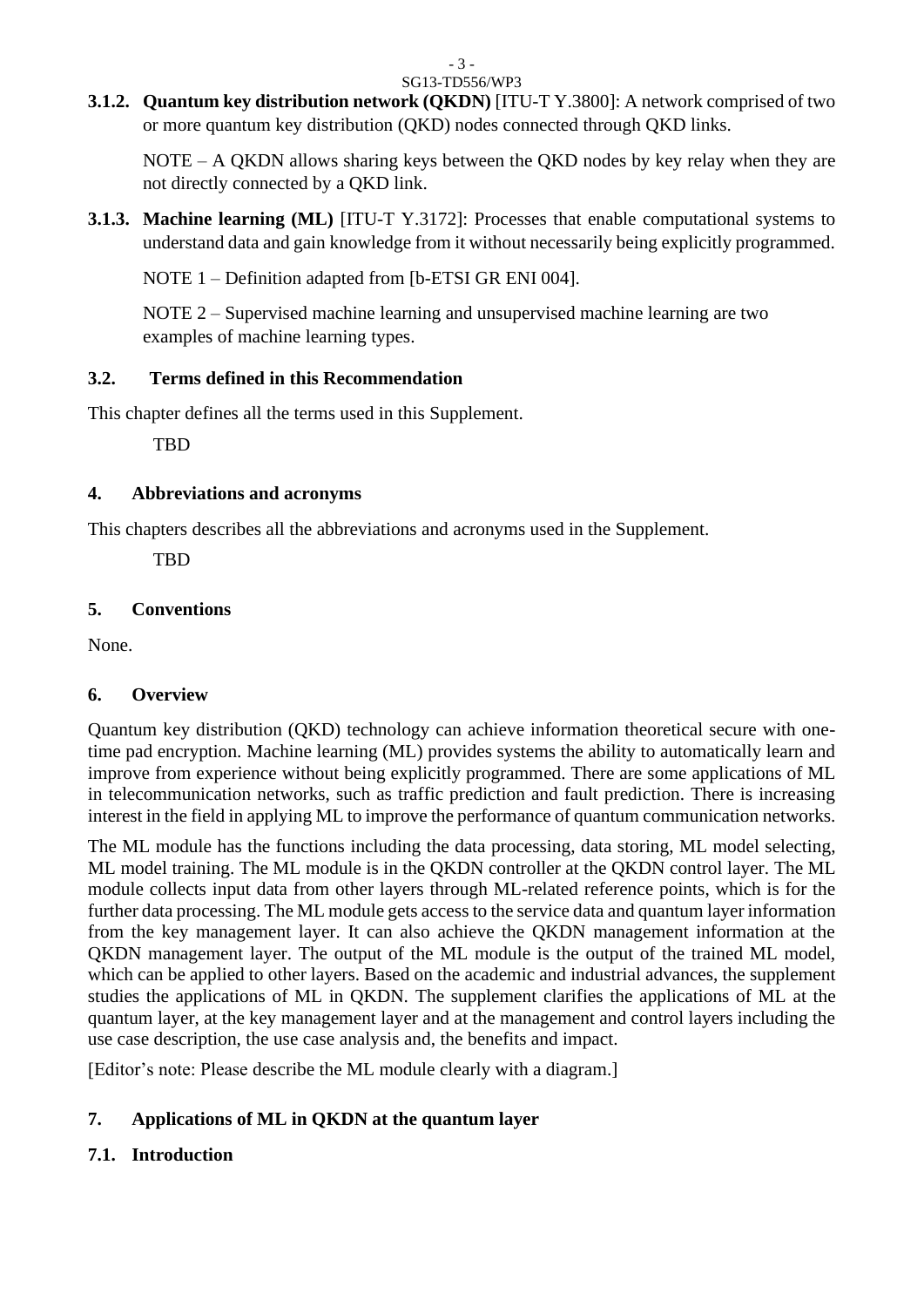The applications of ML at the quantum layer represent applying the ML at the quantum layer and improving the performance of the quantum layer such as the quantum channel performance. For example, by selecting the quantum channel with the best transmission performance based on the prediction results can reduce the influence of noise and improve the transmission quality of the quantum signal.

#### **7.2. Use case QL01: ML-based quantum channel performance prediction**

#### **Use case title**

ML-based quantum channel performance prediction

[Editor's note: the related description and analysis should be revised according to the use case title.]

#### **Use case description**

## **(1) Background**

Channel performance and transmission environment in the Quantum Layer is crucial for bringing the implementation and commercialisation of quantum networks into reality. During the transmission of high-intensity quantum-encoded photons, the main challenge is the photon-induced noise falling in the quantum channel (Ch-QKD) that deteriorates the Ch-QKD quality. Supervised machine learning (ML) method is recommended to estimate the Ch-QKD performance (noise, Optical Signal Noise Ratio-OSNR) in the presence of Ch-QKD in various quantities, spectrum allocations, launch power and channels spacing.

#### **(2) Issue**

QKD is the most widely researched branch in quantum communication proposals to achieve secure key transmission. Benefited from the laws of quantum mechanics, the possible eavesdropping attacks will be detected during the QKD process. However, low secure key rate (SKR) is a significant challenge for the practical QKD. SKR is often related to parameters such as single photon detector (SPD) photon detection output count and quantum channel bit error rate, and will change with the attenuation of the channel. Inevitable channel noise during photon transmission will reduce the security of the communication process. Being directly related to quantum bit-error ratio (QBER), optical signal-to-noise ratio (OSNR) has become one of the most crucial monitoring parameters. Recently, ML-based techniques have been applied to optical communication to predict OSNR. To avoid the drop in SKR caused by channel noise, it is essential to adopt ML-based technique to perform OSNR prediction.

#### **(3) Role of ML in QKDN**

During the QKD process, the noise in the quantum channel will cause the transmission rate of the quantum signal to decrease. As the quantum OSNR decreases, the QBER begins to rise. When the QBER approaches the security threshold, the SKR began to decline sharply. The ML-based quantum channel OSNR prediction solution is to predict the OSNR of the quantum state optical signal in the quantum channel by combining the SPD, photon detection output counter, the quantum channel error rate and according to the coding rate under different channel noise environments. Based on the predicted OSNR, actions can be taken in advance to improve the channel environment and reduce unnecessary loss caused by SKR decreases. Fig 7.1 shows the diagram of ML-based quantum channel OSNR prediction.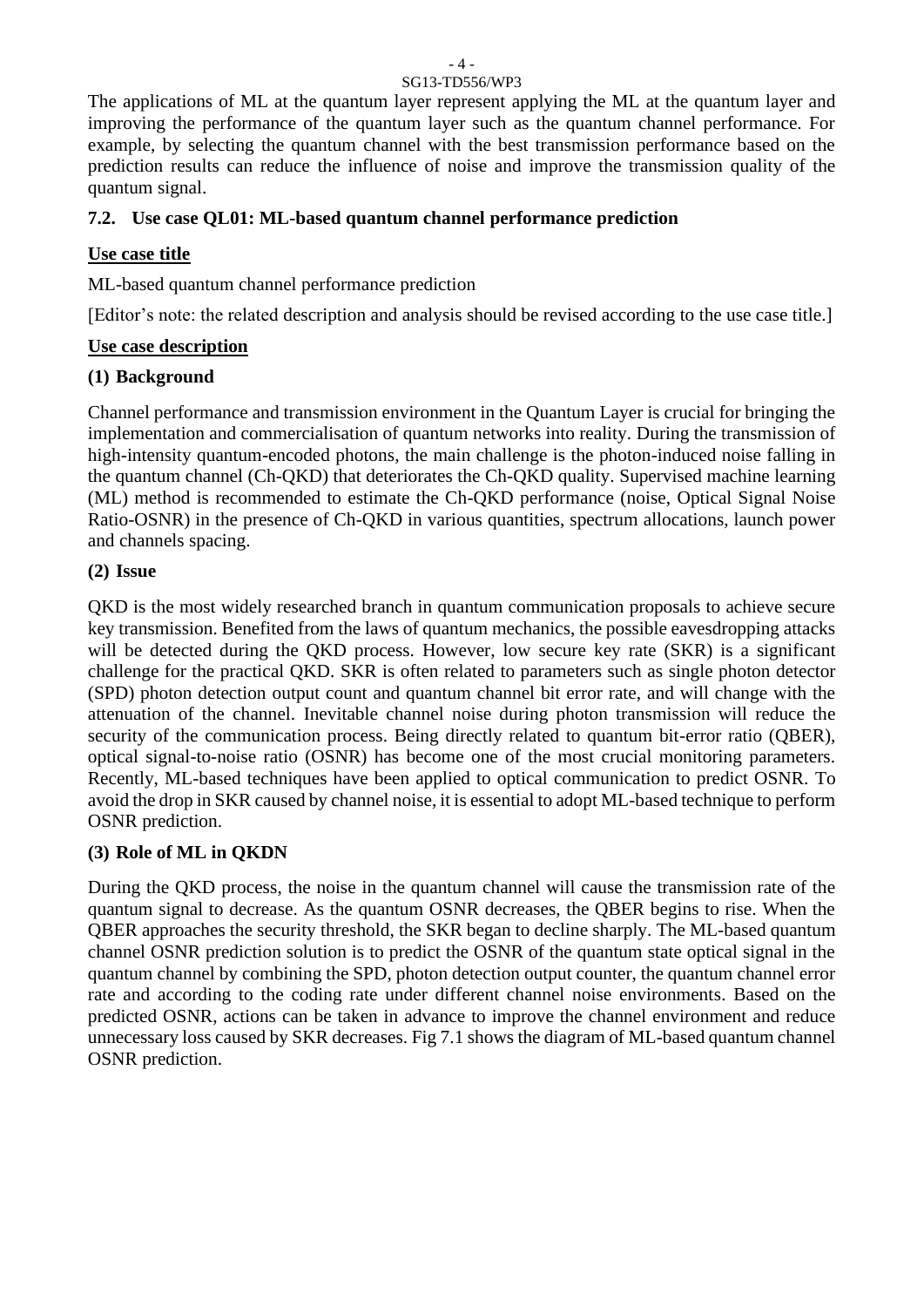

Fig 7.1. Diagram of ML-based quantum channel performance prediction

#### **Use case analysis**

- Analysis related to data collection
	- 1) The ML module collects quantum signals data under the influence of different noises through the quantum channel in the quantum layer.
	- 2) The collected quantum signals data includes the intensity information of the signal (e.g. bit error rate of quantum channel, the SPD photon detection output counter, code formation rate under different noise environment).
- Analysis related to data storage and processing
	- 1) It supports storage of data used for analytics. A channel database in the QKDN quantum layer stores collected data and possibly stores predictions.
	- 2) It supports the accuracy of OSNR prediction under different channel noise environments.
- Analysis related to application of ML output
	- 1) The ML output is applied in the parameters that reflect the QKD channel performance and OSNR to be predicted
	- 2) The QL is able to implement intelligent signal analysis function and applied in ensuring robust network operation according to ML output.

#### **Benefits and impact**

ML-based quantum channel OSNR prediction method will predict the signal-to-noise ratio of the quantum state optical signal in the quantum channel according to the encoding rate under different channel noise environments. The predicted signal-to-noise ratio make the quantum channel in the optimal performance state in real time, and measures can be taken in advance to improve the channel environment and reduce unnecessary losses caused by reducing the signal-to-noise ratio.

#### **7.3. Use case QL02: ML-based QKD system parameter optimization**

#### **Use case title**

ML-based QKD system parameter optimization

#### **Use case description**

**(1) Background**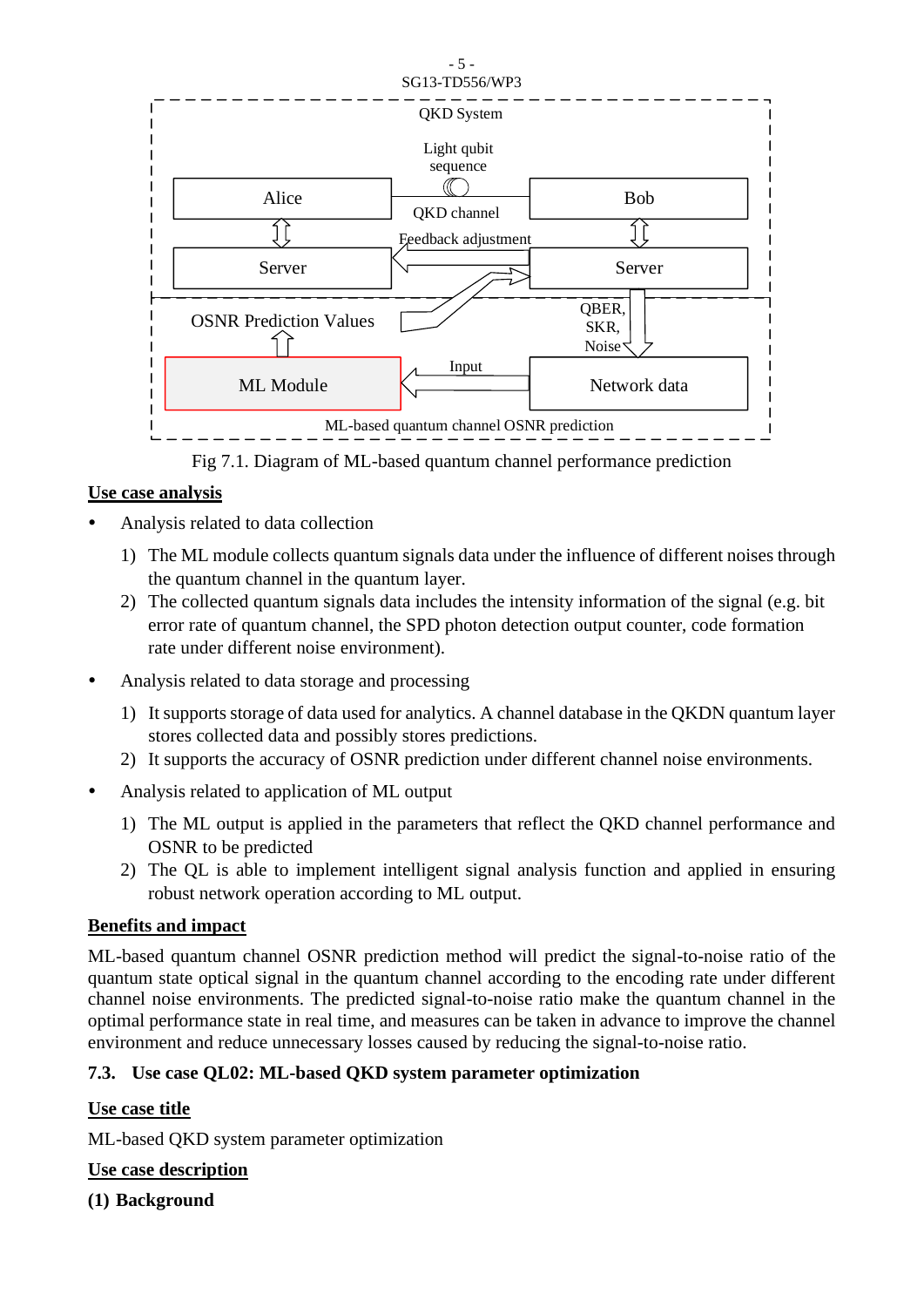For a practical quantum key distribution (QKD) system, due to the low efficiency of the basis-sift factor, this will lead to the low efficiency of key generation. Therefore, in order to obtain better performance in terms of key generation rate and secure transmission distance, it is necessary to optimize the full parameters of the QKD system. There are two sets of parameters: the intensities of signal and decoy state and the probabilities to choose different intensities and bases, as well as the probability that Bob measures the incoming pulse with Z basis. In other words, in order to make the QKD system at its best performance, we have to optimize the full parameters of the QKD system over multiple dimensions.

#### **(2) Issue**

In a practical QKD system, considering the influence of limited communication time, the selection of intensities and the probability of sending these intensities are essential to obtain the optimal quantum key rate. The QKD network connects multiple devices, there are a large number of QKD requests, and the QKD system parameter optimization is performed in multiple dimensions, all of which require considerable computing power. Insufficient computing power of the OKD network controller will cause the QKD system to either wait for an optimization off-line (and suffer from delay) or use suboptimal or even unoptimized parameters in real time, which will reduce the efficiency of the basis-sift factor. This will bring huge computational challenges to the controller of a quantum network with multiple pairs of users (where real-time optimization might simply be infeasible for even a moderate number of connections). At the same time, when the gain and quantum bit error rate change with the environment, the parameters of the QKD system also need to be reoptimized, so that the QKD system always maintains the best performance. Therefore, how to quickly and accurately optimize the parameters of the QKD system is a difficult task.

Traditionally, parameter optimization has relied on brute-force search, local search or powerful global search algorithms. These algorithms are computationally intensive and slow on low-power platforms (this will increase system latency), requiring a lot of time and hardware resources. It means that realtime QKD system optimization is not realistic. The ML technology can find rules from a large amount of training data and quickly give the optimal QKD system parameters.

#### **Role of ML in QKDN**

The ML-based QKD system parameter optimization solution is to pre-execute QKD system parameter optimization before key generation. Since each layer of the neural network (NN) is composed of many neurons, after accepting the input from the previous layer and calculating the activation, it outputs the signal to the next layer. And the NN is a highly flexible and robust structure that can be used in a wide range of scenarios where such mappings between two finite input or output vectors exist. Therefore, input the optimal parameters obtained by NN technology into the system.

Fig. 7.2 shows the diagram of ML-based QKD system parameter optimization. Firstly, randomly sample the input data space to pick a random combination of physical parameters which cannot be controlled by the users and use a local search algorithm to calculate their corresponding optimization parameters which can be adjusted by the users. The obtained physical parameters are input into NN trainer. After the multi-layer NN, N sets of prediction parameters are output. By comparing the key rate obtained by the classical algorithm with the key rate based on the prediction parameters, the comparison result is feedback to the trainer to complete the training. Secondly, when the QKD system needs parameter optimization, input the real-time data, output the optimization parameters after passing through the NN model. Finally, inputting the result into the QKD system to complete parameter optimization.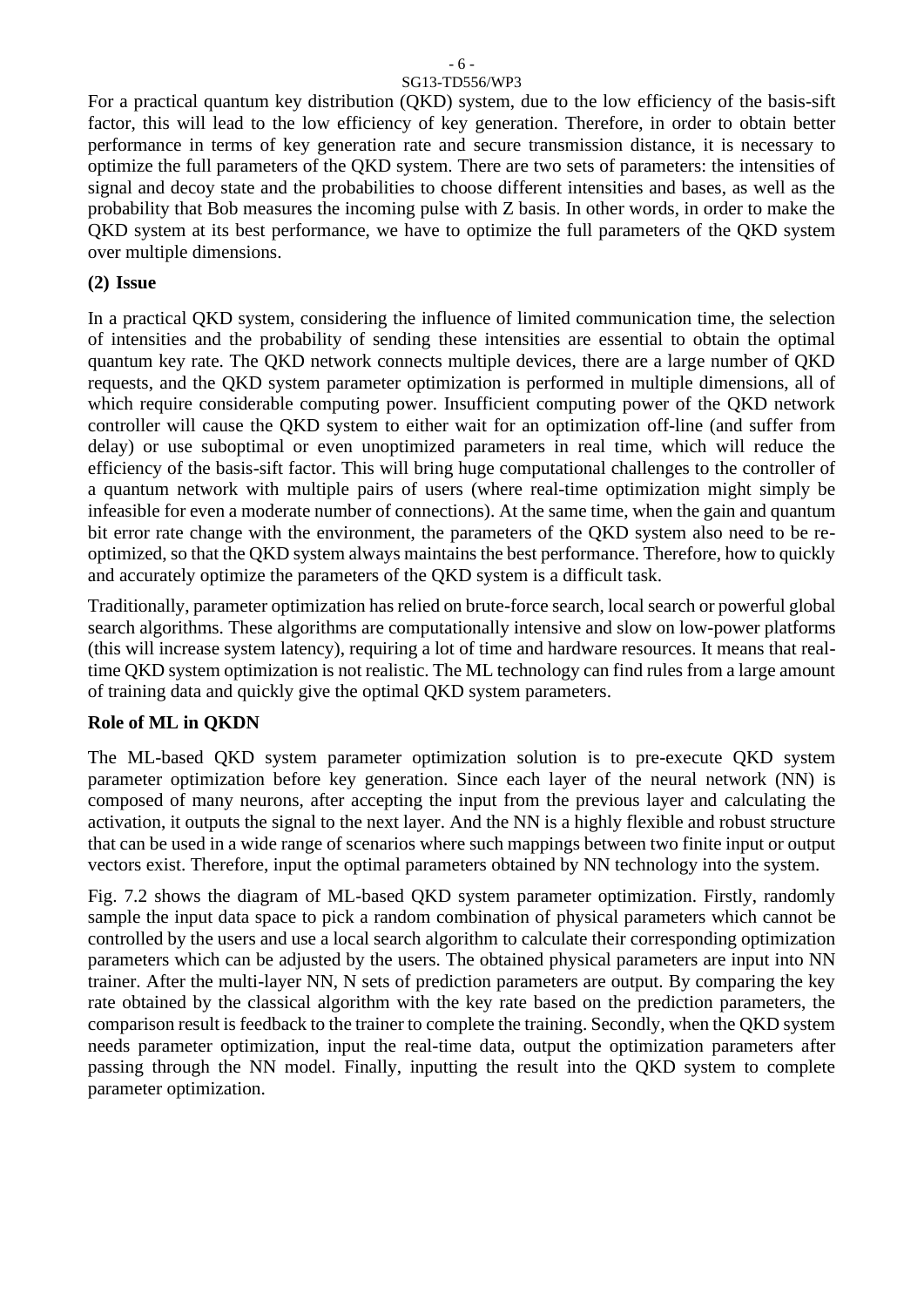

Fig. 7.2 Diagram of ML-based QKD system parameter optimization

#### **Use case analysis**

- Analysis related to data collection
	- 1) It randomly samples the input data space to pick a random combination of physical parameters and use a local search algorithm to calculate their corresponding optimization parameters.
	- 2) It collects the optimal parameters (e.g., the choice of signal intensities and the probabilities of sending them) by the classical algorithm in quantum layer.
	- 3) It collects the physical parameters (e.g., distance between Alice and Bob, the detector efficiency, the dark count probability, the basis misalignment, the error-correction efficiency, the number of signals) in quantum layer.
- Analysis related to data storage and processing
	- 1) It supports simple scaling and normalization of input data
	- 2) It supports real-time prediction which aims to predict optimal parameter.
	- 3) It supports retraining the ML model after the update of datasets.
- Analysis related to application of ML output
	- 1) The ML output is applied to compare with previous parameter settings.
	- 2) The ML output is applied before quantum key generation.

#### **Benefits and impact**

The ML-based QKD system parameter optimization solution will optimize the QKD system quickly and accurately in a more effective and accurate way on the low-power platform, based on the realtime changing environment, so as to make the QKD system in the optimal performance state in real time.

## **7.4. Use case QL03: ML-based remaining use life (RUL) prediction of components in QKD system**

#### **Use case title**

ML-based remaining use life (RUL) prediction of components in QKD system

#### **Use case description**

## **(1) Background**

In the quantum key distribution (QKD) system, the life cycle of the QKD equipment at the quantum layer is essential to the normal operation of the QKD system. With the extension of the working hours of QKD equipment, the phenomenon of aging equipment will appear, which will cause the equipment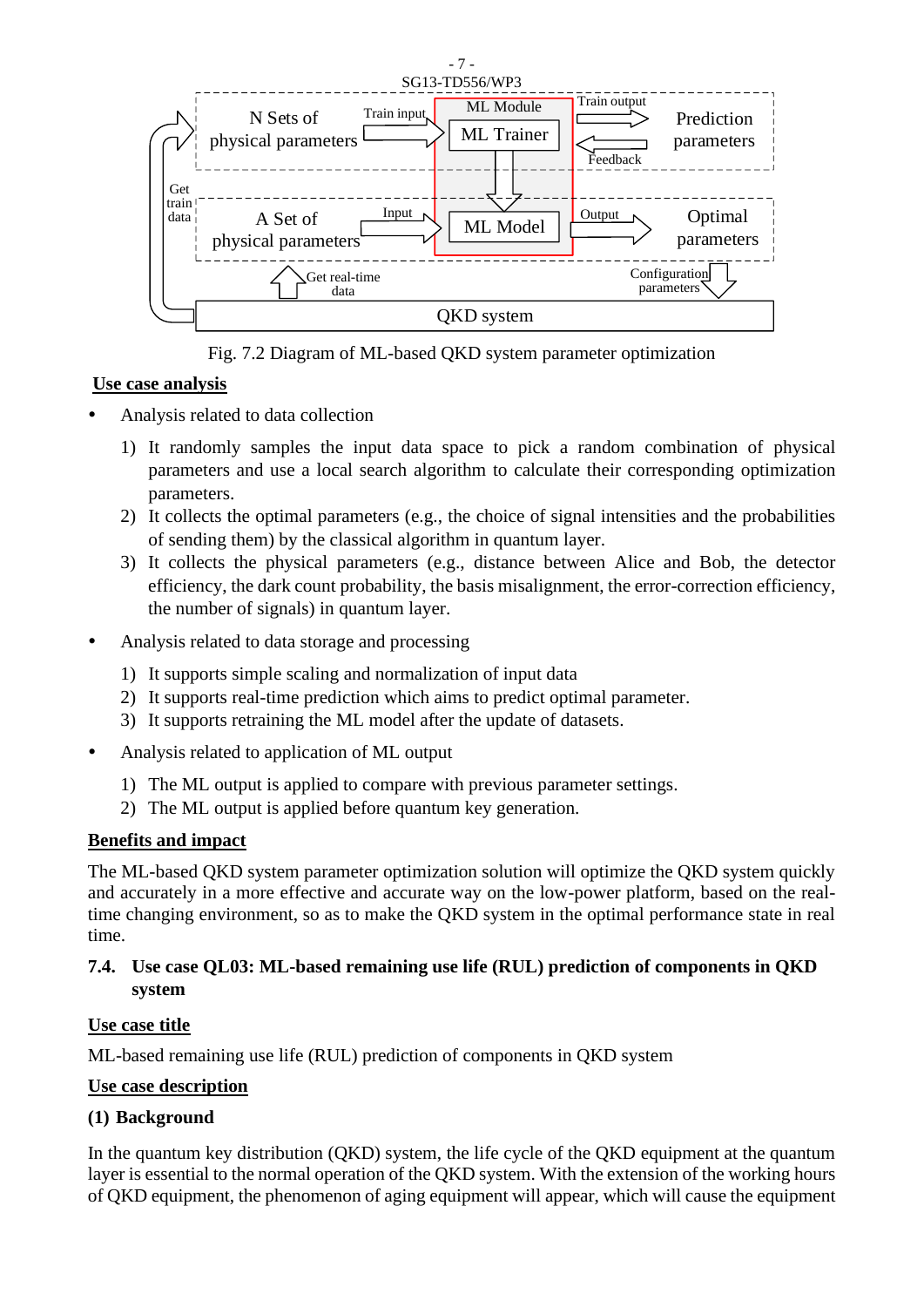life to end suddenly and have a great influence on the service request in the QKD system. Machine learning (ML) has powerful data processing capabilities. It can build a training model to predict the RUL of the QKD equipment by collecting the working hours of equipment or system, the operating conditions information and component life cycle data. Moreover, it also obtains other parameters which can be used to train to improve the generalization ability of the model, and it can ensure the true life and accuracy of the RUL of the QKD equipment.

#### **(2) Issue**

Considering the double influence of external environment and internal factors, the life cycle of QKD equipment is an unavoidable problem. As we all know, with the continuous use of components, the working performance status and accuracy of the components will decrease over time, which will affect the reliability of the generated key resources and the security of service request encryption in the QKD network. In the QKD system, the QKD equipment includes pulsed light source, decoy state modulation module, quantum state modulation module, adjustable optical attenuator, random number generator, single photon detector (SPD) etc.

Considering the time uncertainty of component damage and the expensive price of QKD equipment, the cost of finding damaged components and replacing them in time is huge. Therefore, it is very important and necessary to make an accurate prediction of the RUL of QKD equipment. ML can collect related data under various equipment status, and then perform feature engineering on the data. Finally, ML selects appropriate machine learning algorithms for model training and completes the RUL prediction of QKD equipment.

## **(3) Role of ML in QKDN**

Lasers are widely used in various fields, including optical communications, military and medical applications. However, the physical phenomenon of laser degradation will appear over time and we don't know when it will be damaged. Therefore, as one of many components in QKD system, understanding the true life of the laser is great meaningful for the QKD system. Considering the laser degradation modes are observed at different time scales: gradual degradation could extend to several hundreds of hours, and catastrophic degradation appears after many hours of normal operation, an accurate prediction requires the combination of the recent measurements representing the latest change and the historical sensor measurements jointly modelling the degradation tendency. In order to ensure the reliability and availability of the laser, the RUL prediction of the laser can be carried out through Long Short-Term Memory (LSTM) methods, because LSTM networks are well-suited to classifying, processing and making predictions based on time series data. So, the laser prediction process based on LSTM mainly includes three stages: data acquisition, data pre-processing and RUL prediction, as shown in Fig. 7.3.



 $R\dot{\mathbf{U}}\dot{\mathbf{L}}$ : For each data sample, the LSTM model predicts the RUL at that sample time.

Fig. 7.3 Diagram of ML-based laser RUL prediction

# **Use case analysis**

Analysis related to data collection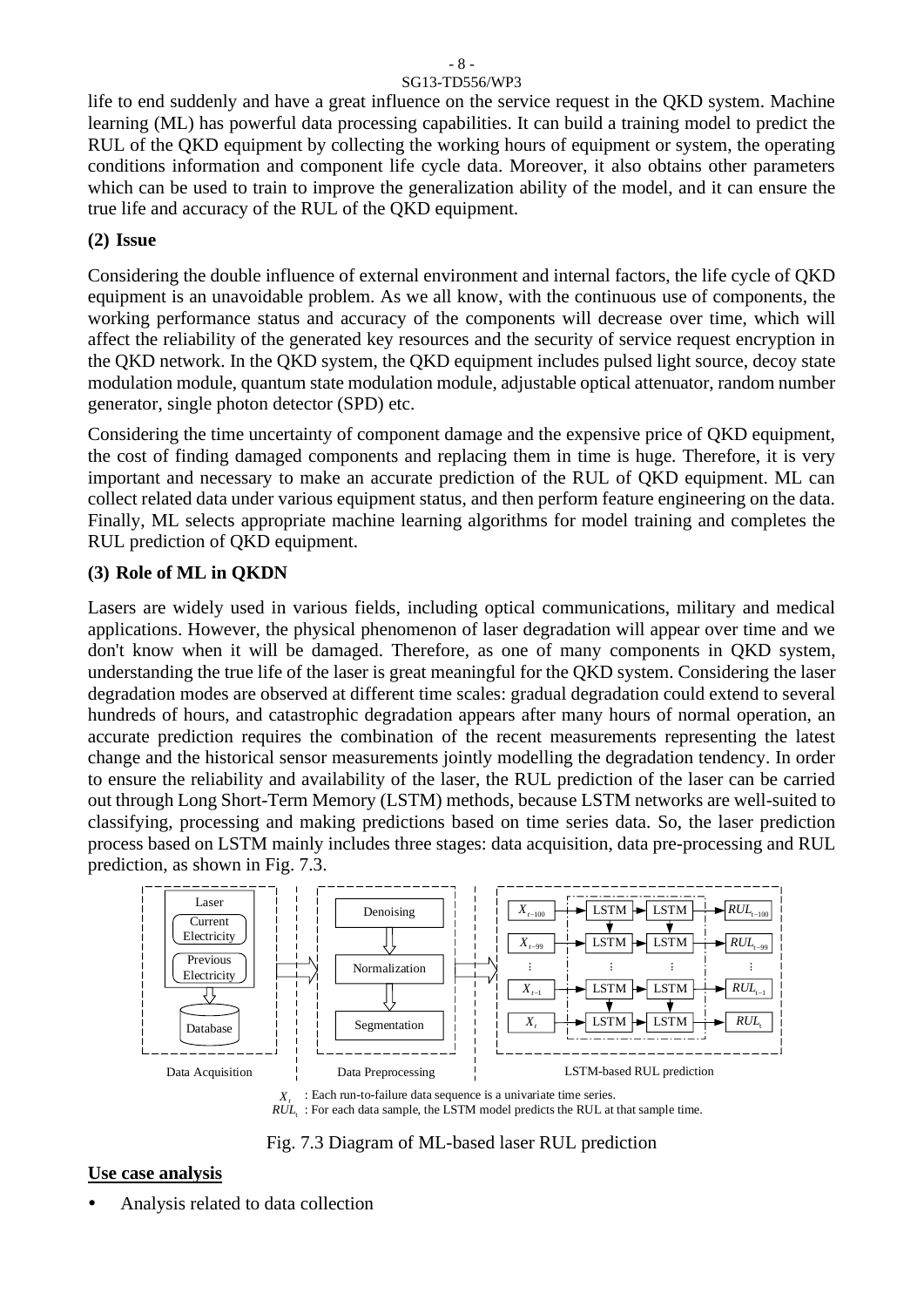- 1) It collects different parameters (e.g., temperature, power, electricity etc.) of components in QKD system.
- 2) It collects relevant historical data for model training.
- 3) It collects the related values periodically by using sensor.
- Analysis related to data storage and processing
- 1) It supports storage of the measured values used for analytics.
- 2) It supports the data processing such as normalization and segmentation.
- Analysis related to application of ML output
- 1) The ML output is applied to the assessment of component status.
- 2) The ML output is applied to the equipment performance analysis.

# **Benefits and impact**

The ML-based RUL prediction of components in QKD system can more accurately estimate the remaining use life of the components, which greatly improves the operability of the components before the failure of the components in QKD system, and provides a guarantee for the normal operation of QKD system.

# **8. Applications of ML in QKDN at the key management layer**

# **8.1. Introduction**

The applications of ML at the key management layer represent applying the ML at the key management layer and improving the key management efficiency. For example, by applying the ML in the management of quantum key distribution pool, the key utilization of QKDN will be improved.

## **8.2. Use case KM01: ML-based key formatting**

## **Use case title**

ML-based key formatting

## **Use case description**

# **(1) Background**

The key manager (KM) is recommended to format keys where necessary for internal purposes or for key supply or key relay, including combining or splitting where lengths are not appropriate, which is stated in the recommendation ITU-T Y.3803. There are different key formats for different security requirements of services and different encryption algorithms (e.g. OTP, AES-512, AES-256, AES-128). To maintain interconnectivity and expandability in the QKDN, proper key format for key data with added metadata containing various types of information needs to be solved.

## **(2) Issue**

The key formatting is necessary before storing keys. The lengths of the acquired QKD-key files may differ from each other. Therefore, as recommended by the Req KM 3 in [ITU-T Y.3801], the KM agent re-formats (combines or splits) the QKD-keys into keys of a prescribed unit length, and then temporarily store them in a buffer. However, the process of formatting and storing keys has neglected the key requirements of services. If no keys in the key store have the same format that a service require, the keys need to be re-formatted before the key supply. The key synchronization is needed after formatting or re-formatting keys, which may introduce the time cost and risk of key synchronization failure. Hence, through pre-executing key formatting with aware of service requirements, there is much optimization space in terms of time cost and risk of key synchronization failure during the key consumption. The stored keys may have different unit lengths and formats. The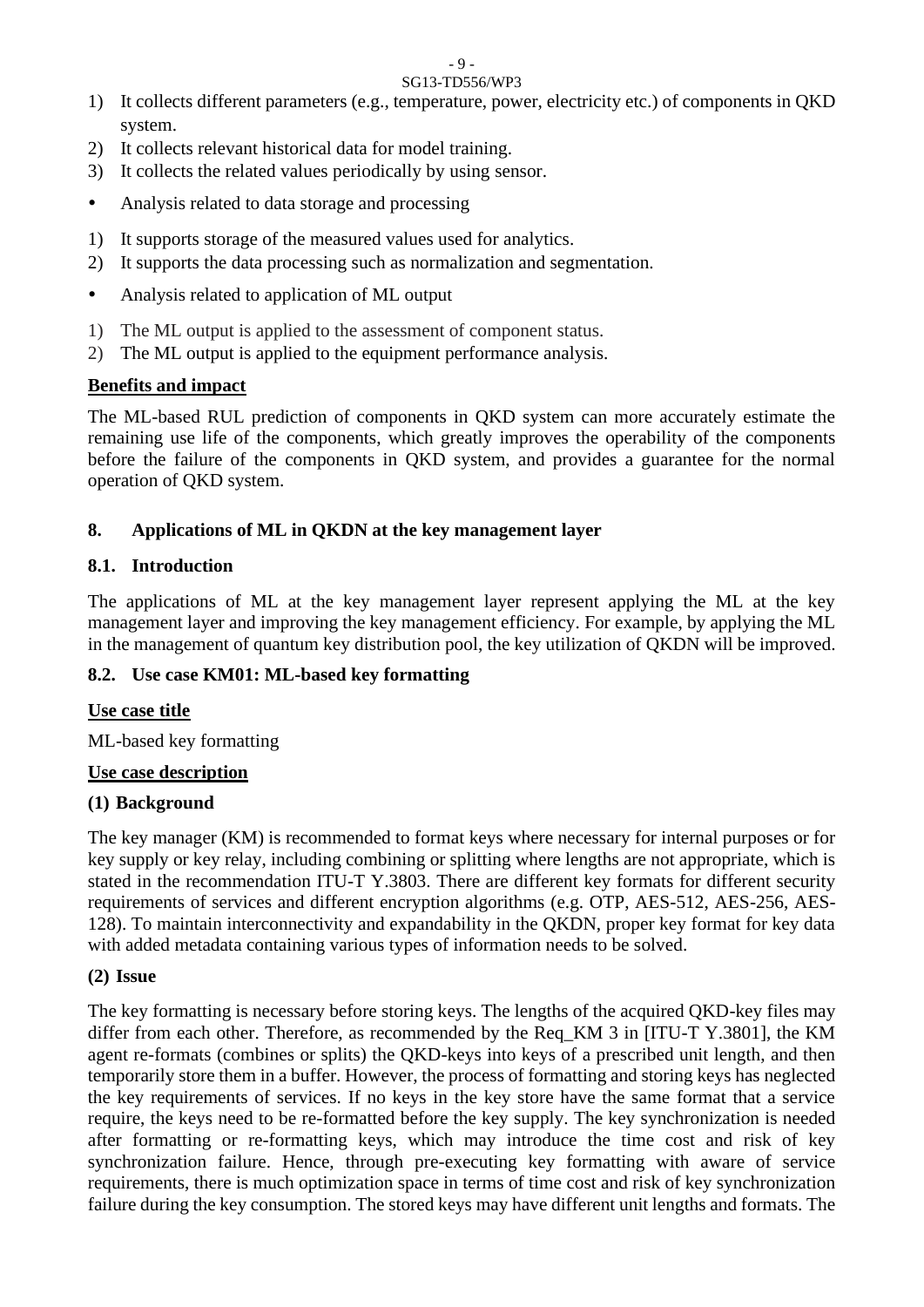number of keys with definite formats is affected by the service characteristics. The service characteristics include the service arriving time, the service duration time, the service security levels and the size of service data which needs encryption with keys. Note that, the service security level is used to describe the security requirement of a service.

For that the services dynamically arrive and have various types, the amount of service data is large. The traditional way such as using expert systems to predict the statistical service characteristics is inefficient. The ML technique has the ability to find the rules from a large amount of service data and predict the outcomes about service characteristics.

#### **(3) Role of ML in QKDN**

The ML-based key formatting solution is to guide the key formatting before storing keys with the awareness of the service characteristics. Fig. 8.1 shows the diagram of ML-based key formatting. A large amount of service information during a certain period is input into the ML module for training. The trained ML module is able to predict statistical service characteristics. According to the service characteristics output by the ML module, the key manager (KM) operates key formatting and store keys in the key store for the future key supply. As for the ML models, the prediction models such as deep learning algorithms and Elman neural network can be applied.



Fig. 8.1 Diagram of ML-based key formatting

#### **Use case analysis**

- Analysis related to data collection
	- 1) The KM collects the service data from the service layer. The service data is collected continuously for updating the prediction models in order to improve in real time the accuracy and effectiveness of the prediction models.
	- 2) The collected service data includes the service characteristics (e.g. the service arriving time, the service duration time, the service security levels and the size of service data which needs encryption with keys).
- Analysis related to data storage and processing
	- 1) It supports storage of data used for analytics. A database in the QKDN control layer stores collected data and possibly stores predictions.
	- 2) It supports real-time prediction which aims to predict service characteristics at cryptographic application.
	- 3) It supports predictions at different time granularity, such as real-time predictions (user activity), short-term predictions (user group activity) and long-term predictions (large-scale activity).
- Analysis related to application of ML output
	- 1) The ML output is applied in the process of key formatting before storing keys.
	- 2) The KM is able to operate key formatting according to the ML output.

#### **Benefits and impact**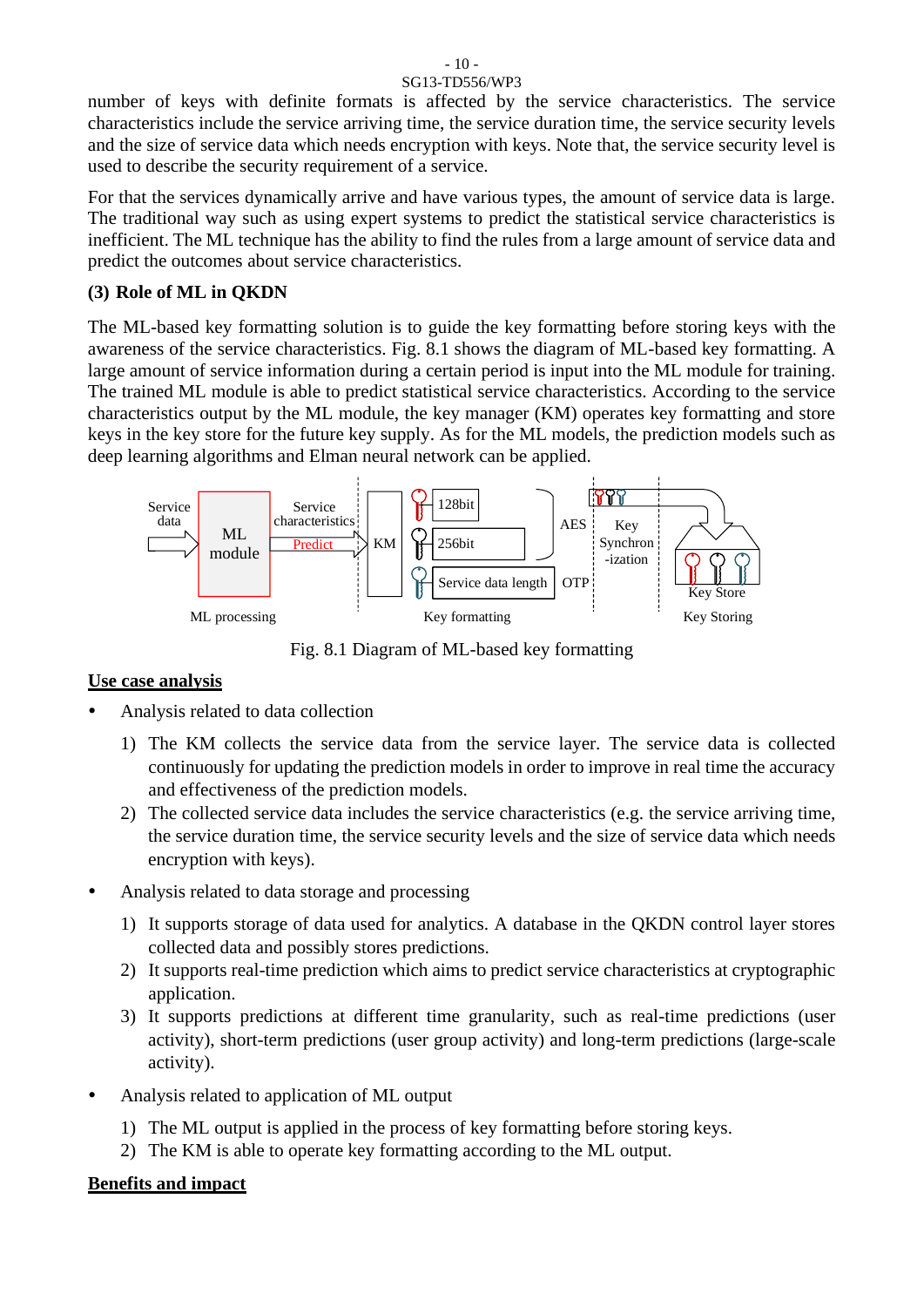#### - 11 - SG13-TD556/WP3

The ML-based key formatting solution will reduce the time cost and the risk of key synchronization failure during the key consumption by guiding the key formatting with the awareness of service characteristics.

#### **8.3. Use case KM02: ML-based key storage management**

#### **Use case title**

ML-based key storage management

#### **Use case description**

## **(1) Background**

In the research of QKD optical network, the key pool (KP) is usually used as a storage device, in which a continuous stream of generated keys is stored. When the security service requirements come, the corresponding number of keys can be directly obtained from the KP. With the increasing of user services, it is more and more necessary to control the key storage, so as to realize the reasonable scheduling and efficient utilization of channel resources and key resources. Therefore, it is suggested to evaluate the health state of the resource storage in the key pool to manage the key manager (KM) layer's key storage, so as to guide the optimal selection of the strategy. In the key management layer, KM is responsible for receiving and managing the quantum key generated by the QKD module of the quantum layer, relaying the key under the control of the QKDN control layer, and providing the key to the application layer. KM consists of key management agent (KMA), key supply agent (KSA) and KM control and management unit.

## **(2) Issue**

QKD service cannot be carried out well with many factors, including insufficient or redundant key resources in the KP, long storage time, strong jitter and so on. In addition, the key demand of user service changes dynamically with the actual situation. However, the existing traditional solutions are difficult to accurately perceive the actual needs of the business. When the key requirement is greatly reduced or increased, the key supply cannot be dynamically adjusted, which leads to unnecessary waste and even security problems. Therefore, there is room for optimization in the forecast of business demand.

#### **(3) Role of ML in QKDN**

The ML-based key storage management solution is to reasonably predict the business demand before key supply. As shown in Fig. 8.2, the ML model has known a large amount of training data, through the classification algorithm to establish the model, compare the results and constantly adjust the model, and then accurately predicts the key requirements of the service. KM layer manages keys in the key pool according to the predicted value to ensure reasonable scheduling, efficient utilization of resources and avoid problems such as long key storage time or excessive jitter. The KMA module manages the key life cycle, which is to archive keys or to destroy the keys which have been stored for a long time. The KM control and management unit feeds back key generation status information to the QKDN controller, so as to inform the start or stop of the key generation process. Finally, the KSA module provides keys to the cryptographic application on demand.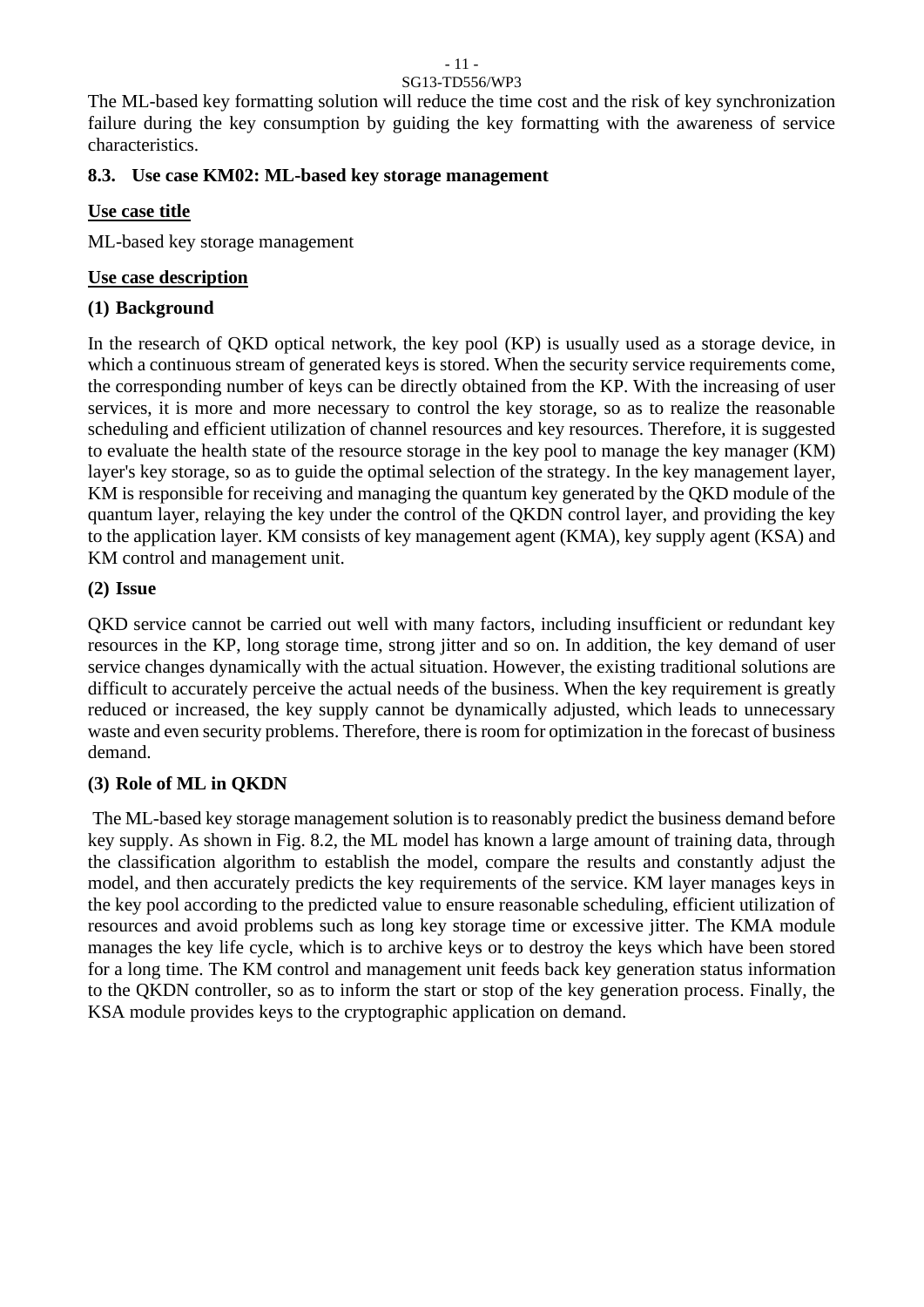

Fig. 8.2 Diagram of ML-based key storage management

#### **Use case analysis**

- Analysis related to data collection
	- 1) The KM collects data from the service layer. Constantly collect business demand data for updating the forecast model to improve the accuracy and effectiveness of the forecast model in real time.
	- 2) It collects business requirement data in KSA. (e.g. service type, security level, required key quantity).
- Analysis related to data storage and processing
	- 1) It supports the storage of a large amount of training data, and the analysis data is stored in the QKDN control layer.
	- 2) It supports real-time flexible classification methods, and the ML model can be retrained after data updates.
- Analysis related to application of ML output
	- 1) The ML output is applied in KMA to control the key life cycle.
	- 2) The ML output is applied in the KM control and management unit to feedback the state of key generation to the QKDN controller.

#### **Benefits and impact**

ML-based key storage management solution will guide the selection of the optimal path for key distribution, and realize the reasonable scheduling and efficient utilization of key resources.

#### **8.4. Use case KM03: ML-based anomaly detection**

#### **Use case title**

ML-based anomaly detection

[Editor's note: Please revise the description according to the use case title and clarify the anomaly detection at the key management layer.]

#### **Use case description**

#### **(1) Background**

A cryptographic application in the service layer sends a KSA a key request. The key request from cryptographic application may include information on a required security level, depending on key supply service policy, etc. As required by the Req\_KM 10 in [ITU-T Y.3801], the KSA receives key requests from authorized cryptographic applications via a key supply interface at the reference point Ak. However, traditional cryptographic applications authentication processing can't effectively detect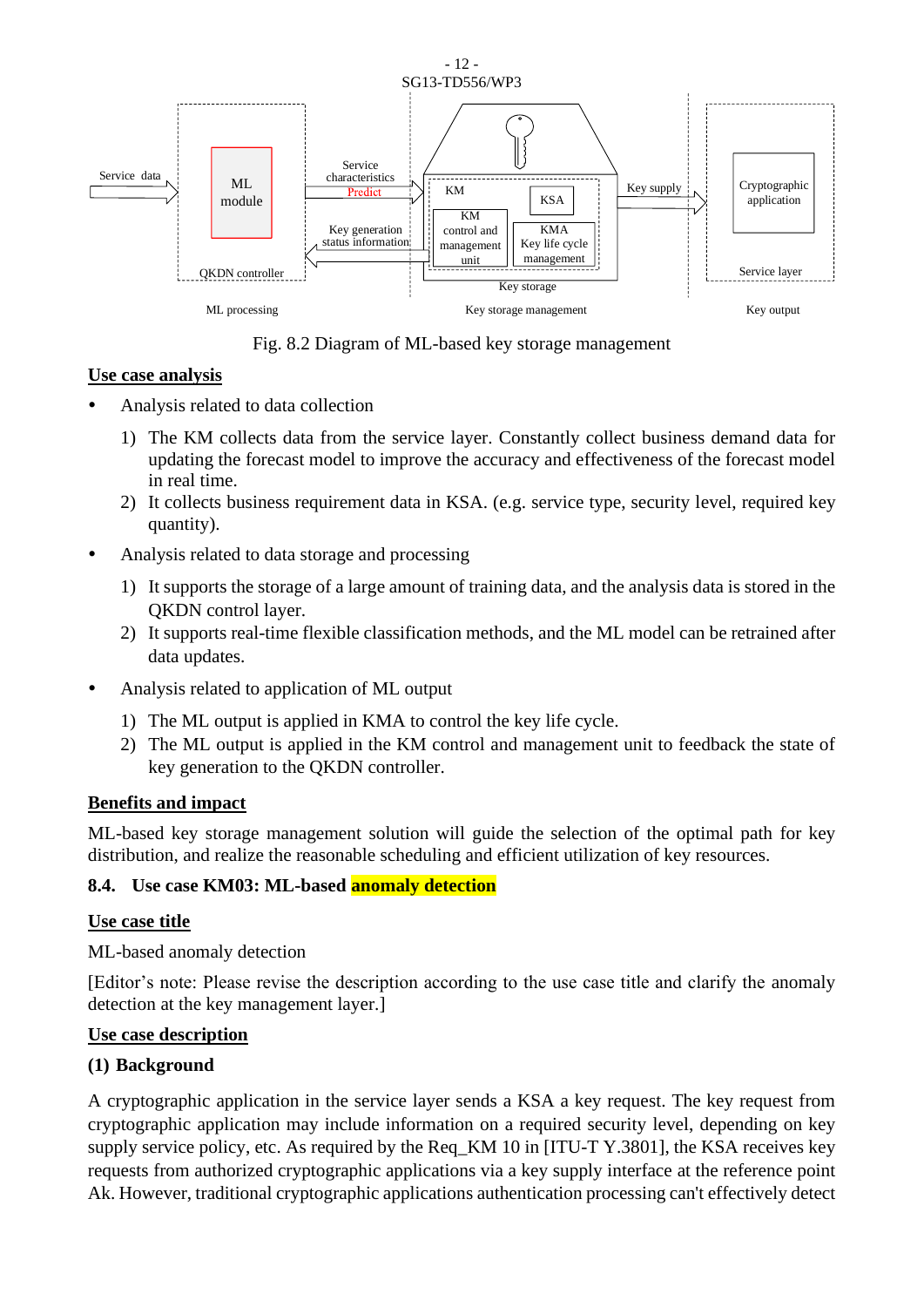mass attacks, such as DoS attack which uses reasonable service requests to gain excessive QKD network resources and results in an inability to access them by legitimate users. Therefore, the advantage of ML-based authorizing cryptographic applications is helping key manager distinguish the source nodes and address identity-based attacks such as spoofing and Sybil attacks well.

#### **(2) Issue**

The control of reception of key request(s) by the KSA can be supported by the QKDN controller, especially when key requests are sent from multiple cryptographic applications. The KSA then authenticates the cryptographic application by an appropriate means. Their certificate can be issued by an access control function of the QKDN controller, which manages an access control repository of registered functional components including cryptographic applications and KSAs. However, the traditional authentication processing for cryptographic applications can't effectively detect mass attacks. Hence, ML-based abnormal monitoring applied into authorizing cryptographic applications can help key manager distinguish the source nodes and address identity-based attacks such as spoofing and Sybil attacks well.

#### **Role of ML in QKDN**

The diagram of ML-based authorizing cryptographic applications is shown by Fig. 8.3. First of all, a cryptographic application in the service layer sends a key request, and then the ML module observes the current key request data from the cryptographic application and takes an action at each time step to monitor abnormal key request data. What's more, the ML module outputs judged result of normal request or abnormal request to KSA which authenticates the cryptographic application. Finally, the KSA supplies keys for the authenticated normal cryptographic application. In regard to ML models, ML algorithms supporting classification such as artificial neural network (ANN), recurrent neural network (RNN) can be applied.



Fig. 8.3 Diagram of ML-based authorizing cryptographic applications

#### **Use case analysis**

- Analysis related to data collection
	- 1) It collects the key requirements of services arriving in a definite long period from the cryptographic application.
	- 2) It collects the requested information (e.g., key length, key amount, node pair names or IDs, KSA-key ID, and the security level of key) from cryptographic application to KSA.
- Analysis related to data storage and processing
	- 1) It supports storage of key data and metadata in KSA.
	- 2) It supports storage of data used for analytics.
	- 3) It supports retraining the ML model after the update of datasets.
- Analysis related to application of ML output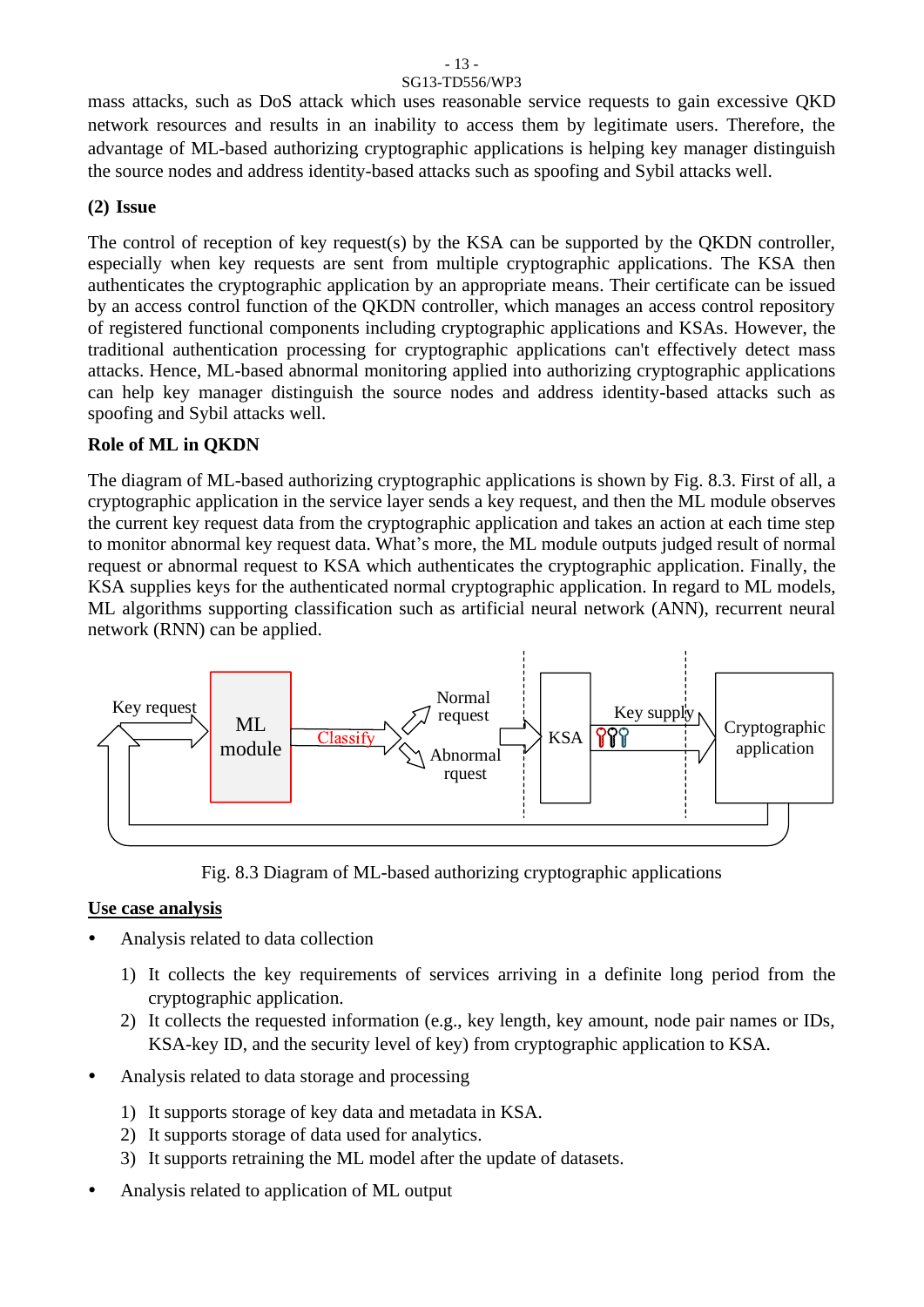- 1) The ML output is applied in KSA.
- 2) The ML output is applied before the key supply, key relay or other processes to consume keys.

## **Benefits and impact**

ML-based anomaly detection is to improve abnormal detection performance, and consequently to achieve considerably enhanced authentication accuracy.

## **9. Applications of ML in QKDN at the control and management layers**

## **9.1. Introduction**

The applications of ML at the control and management layers represent applying the ML at the control and management layers and improving the QKDN management and control efficiency. For example, by applying the ML in the routing selection, the QKDN resource utilization will be improved; by applying the ML in the fault diagnosis, the characteristics of the QKDN will be established more accurately and fault diagnosis in the QKDN will be performed more effectively.

## **9.2. Use case CML01: ML-based data collection and data pre-processing**

## **Use case title**

ML-based data collection and data pre-processing

## **Use case description**

## **(1) Background**

Data collection refers to the process of gathering a system's operation information (principal) prepared for the analyzing such as fault diagnose. The consumer is metadata. According to the data collection in QKDN, the management layer collects the information through the reference point of each layer and detect anomaly, then it makes decisions on the faults of layers for healing actions. Nonetheless, ordinary methods of data collection are not always adaptive, specifically in QKDNs with multi-source data which is heterogeneous. Therefore, the data collection and pre-processing is to categorize and aggregate data collected from reference points to help training the learning machine.

#### **(2) Issue**

With multi-source data transferred from reference point of each layer to the management layer, it needs to be processed in an appropriate manner. In the management layer, data processing is consisted of data collection, data pre-processing, and data analyzing. It contains configuration status, network topology, inventory resources and fault records of each layer. With respect to the functions of management layer, specific functions are sorted by three parts including quantum layer management (QLM) functions, key management layer management (KMLM) functions, and QKDN control layer management (QCLM) functions, which is stated in the recommendation ITU-T Y.3804 "Quantum key distribution networks – Control and management".

- The QLM data collection focus on the QKD performance, QSNR, key generation rates, and parameters of QKD equipment provided by the quantum layer.
- The KMLM data collection is consisted of available amounts of keys in KM for key relay, key supply and key life cycle management.
- The QCLM data collection is mainly about routing and rerouting information recorded in the event log, network topology, and status of resources allocation.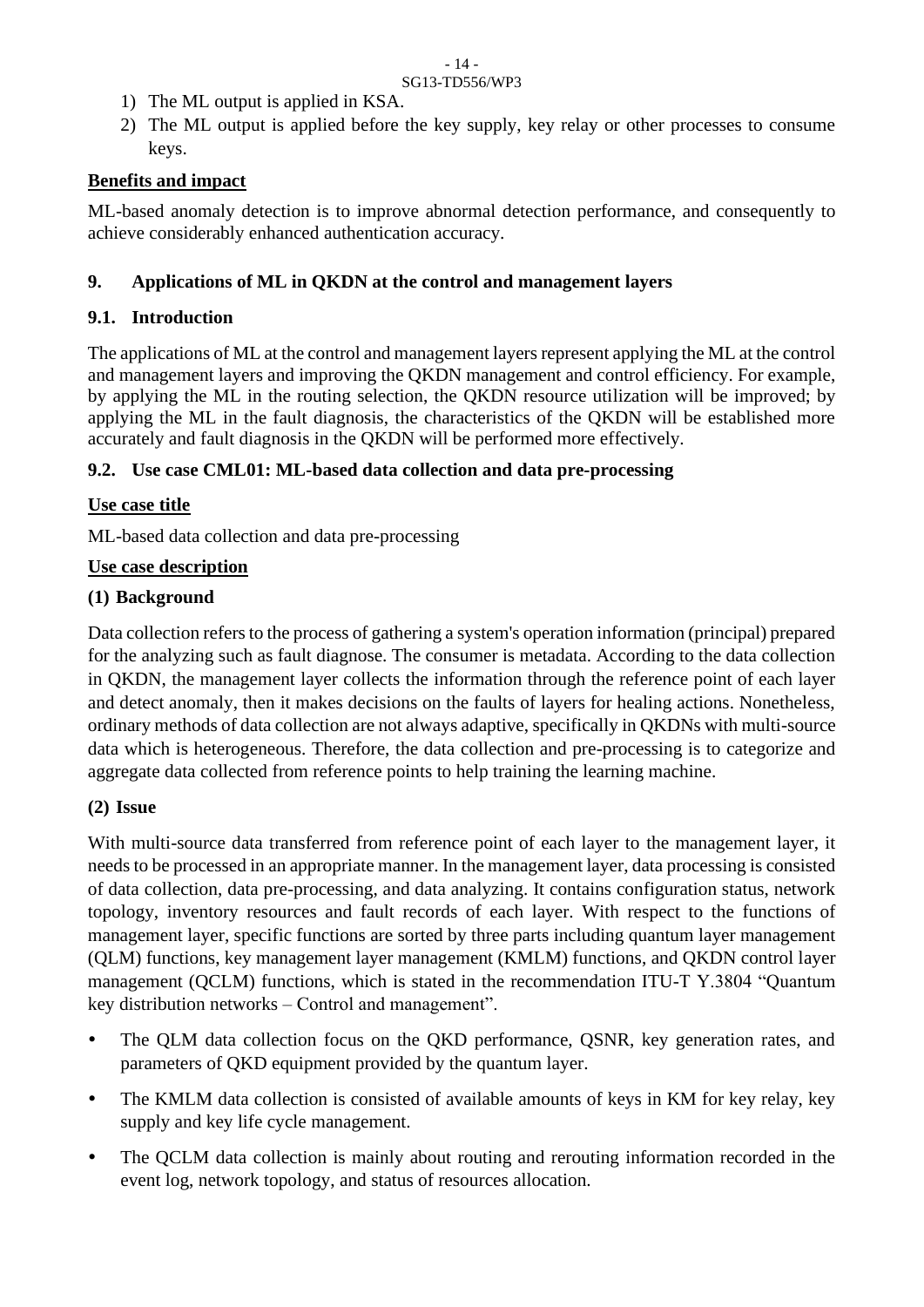# - 15 -

#### SG13-TD556/WP3

With these data, the management layer makes an analysis for the fault diagnose. However, the data collected from QKDN is multi-sourced and heterogeneous which is not always suitable for the classical approaches of pre-processing. Such as the unexpected noise and redundancy raised in the collected metadata. Hence, ML can construct a data processing model that categorizes and aggregates data into understandable, unified and easy-to-use structures which is more practical in data analysis.

#### **(3) Role of ML in QKDN**

The ML-based data collection and pre-processing solution is to collect multi-source, heterogeneous QKDN metadata and transformed it into understandable, unified and easy-to-use structures of data for analysis. Fig. 9.1 shows the diagram of ML-based data collection and pre-processing. The metadata from quantum layer, key management layer and QKDN control layer are input into the management layer for pre-processing. According to the output by the ML module in metadata processing and data enhancement, the management layer makes an analysis and predicts the faults.

During the period of metadata processing, the collected data contains unexpected noise and redundancy. ML module is used to identify the derivative correlations between event logs and abstract the fault information. Then it generates a data set to train the ML module for further metadata processing.

During the period of data enhancement, shortage of specific data makes the metadata collection insufficient to be analyzed. ML module makes an effective expansion on data to achieve a balance between data shortage and redundancy. It especially avoids the uneven distribution of data features which is essential in the analysis.



[Editor's note: Please replace the "metadata" with another word.]

Fig. 9.1 Diagram of ML-based data collection and pre-processing

#### **Use case analysis**

- Analysis related to data collection
	- 1) It needs to collect the static data from each layer (e.g., the QKDN hardware and software metadata, metadata about physical and virtual resources [such as the network topology, resource usage data and QKDN equipment data]).
	- 2) It needs to collect the dynamic data from each layer (e.g., the performance data, configuration status, inventory and life cycle of the QKDN resources).
	- 3) It needs to collect the event logs of each layer.
- Analysis related to data processing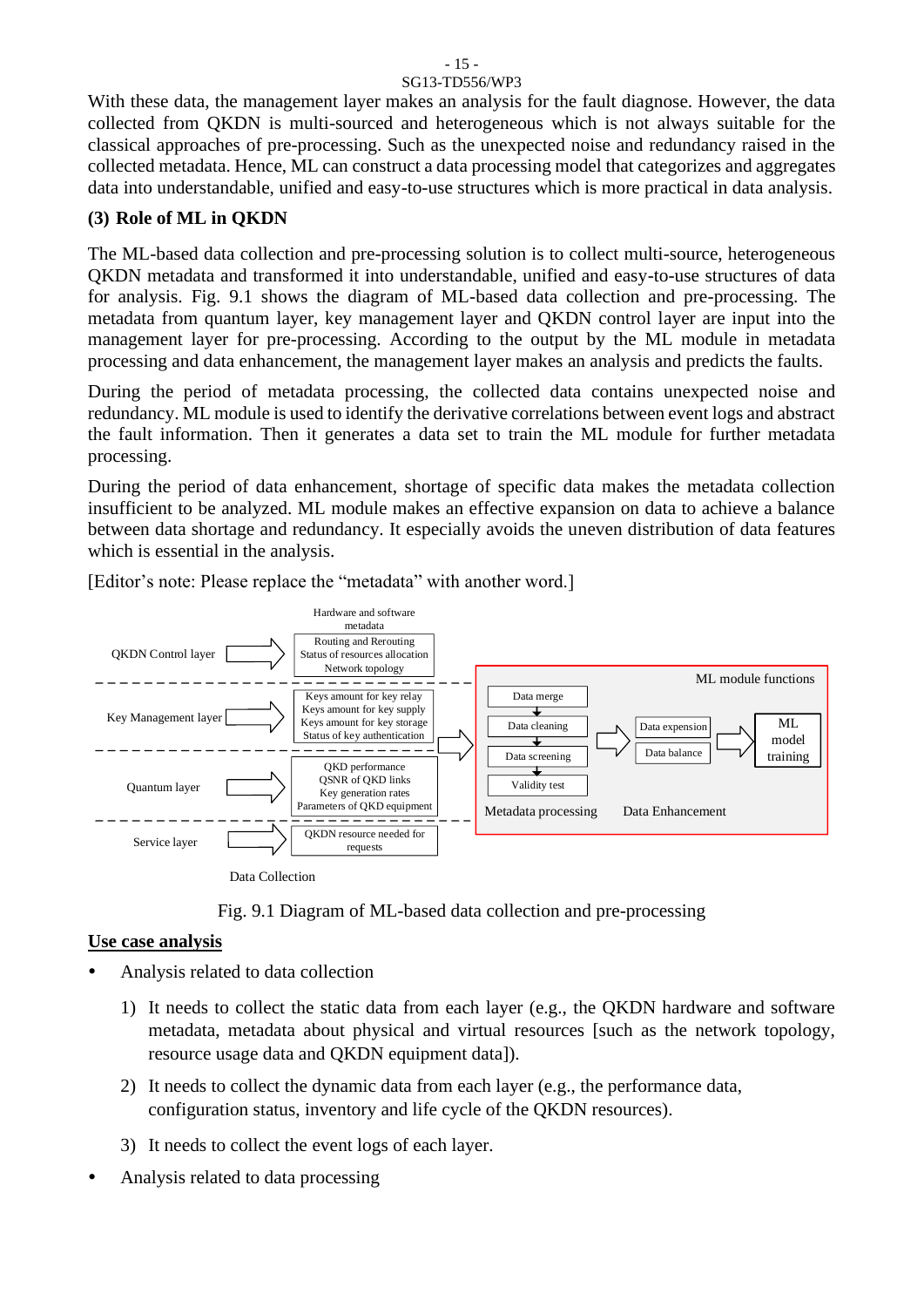- 1) It needs to support storage of collected data.
- 2) It needs to support the transformation of data into expected format (e.g., the categorizing and aggregating of multi-sourced data).
- Analysis related to application of ML output

None.

# **Benefits and impact**

The ML-based data collection is to collect multi-source, heterogeneous QKDN metadata and transformed it into understandable, unified and easy-to-use structures for analysis.

# **9.3. Use case CML02: ML-based routing**

# **Use case title**

ML-based routing

# **Use case description**

# **(1) Background**

When the service comes, the appropriate forwarding path needs to be selected according to the key required by the service. Now, the construction of a series of small-scale QKD technology verification networks has been completed. However, the key generation rate in the current QKD network is relatively low, which cannot meet the needs of data encryption. QKP exists between two adjacent QKD nodes and is used to achieve key resource management. When there is a key requirement between the communication nodes, the control and management layer select a route to satisfy the requirement with the QKP supplying keys.

# **(2) Issue**

Due to the dynamic and explosive nature of services, the generation and consumption of critical resources are often unbalanced. When the number of keys on the chosen path does not meet the requirements of service encryption, the success rate of subsequent services is reduced. Besides, performing optimal routing of several end-to-end connections is typically a very complex task. Thus, efficient algorithms, such as those enabled by machine learning (ML), are needed to provide accurate network reconfiguration in reasonable time.

# **(3) Role of ML in QKDN**

[Editor's note: Please add the routing related description in Y.3803.]

The control and management layer is able to acquire network information, such as network topology, resources' updates, real-time bandwidth requests, link load, key consumption rate, residual amount of keys, etc. And we use them to implement optimization algorithms. Given this large number of information available from the control plane, it is possible to train machine learning algorithms to automatically and continuously optimize the network.

The role ML plays in routing is shown in Fig 9.2. Firstly, it is necessary to obtain various information about status of links and keys. In the next module the machine learning model is trained. From a view of machine learning, we thought of routing as a classification problem. Machine learning, such as the classification module, reinforcement learning, is actually used to classify the routing parameters. The output of this sub-module is the optimal routing scheme which is passed to the QKDN control layer. Finally, the routing scheme obtained by the classifier is appropriately translated into rules of flow for network to accomplish the optimal routing.

Furthermore, the machine learning module can obtain the routing configuration and real-time network re-configuration.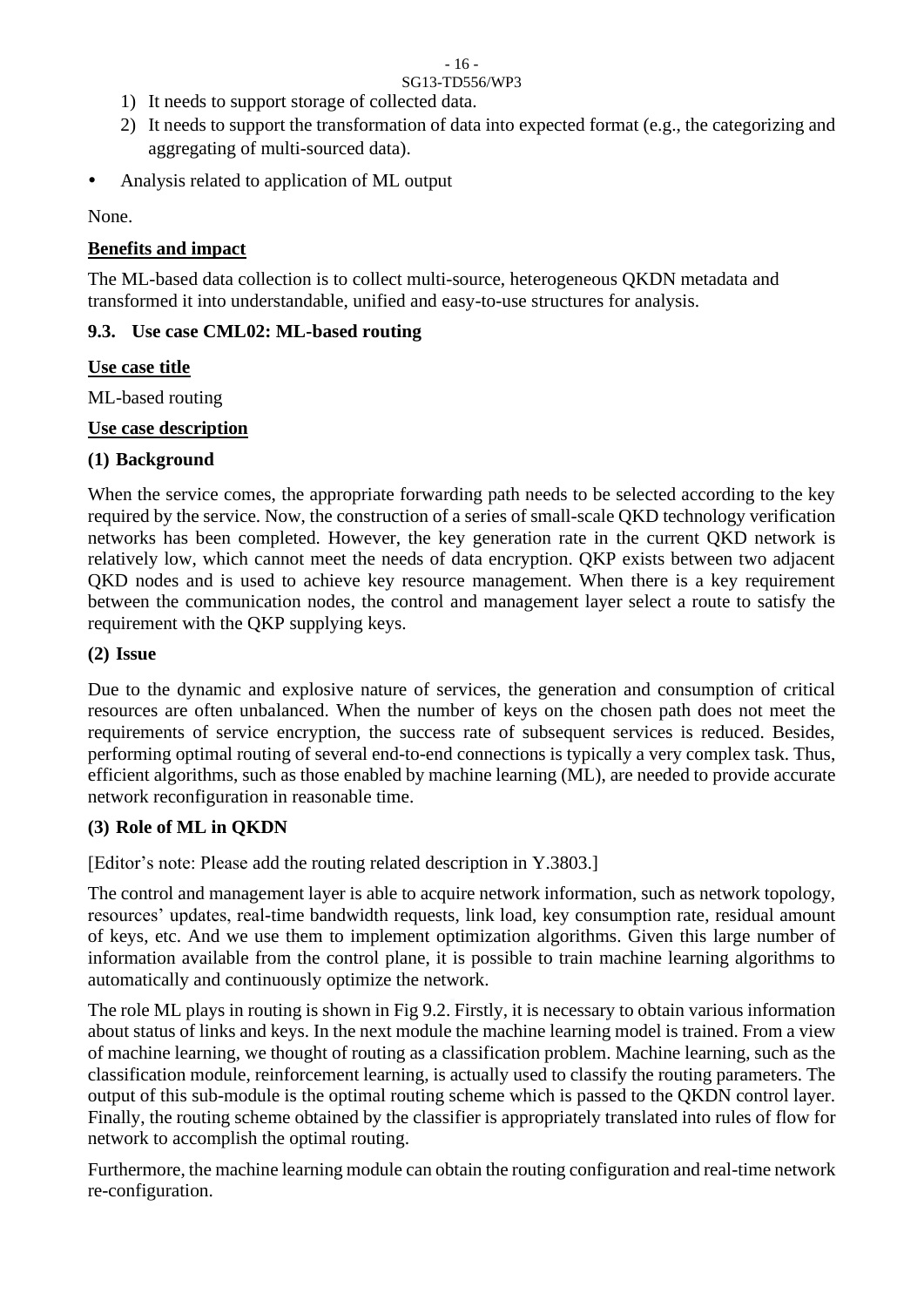

Data Collection Data Storage and Procession

Fig. 9.2 Diagram of ML-based routing

#### **Use case analysis**

- Analysis related to data collection
	- 1) It collects information on key consumption rate and residual number of keys from the KM layer.
	- 2) It collects QKD link parameters from the QKD modules and QKDN topology information from QKDN manager.
- Analysis related to data storage and processing
	- 1) It manages a routing table which contains necessary information on QKD node addresses and KM IDs.
	- 2) It supports an optimization of key relay routes in the entire QKDN by the QKDN manager, which monitors the whole status of the quantum layer and the key management layer, and registers and updates them in a database.
- Analysis related to application of ML output
	- 1) The ML output is applied in assessing the key resources of the QKPs.
	- 2) The ML output is applied to select an optimal routing strategy.

#### **Benefits and impact**

The ML-based Resource Allocation can effectively reduce the number of times the key resources exceed the expected range, thereby reducing the service blocking rate, improving the key resources utilization and ensuring the security performance of the key.

[Editor's note: Please consider different scenarios such as real-time, near real-time, non-real-time.

## **9.4. Use case CML03: ML-based QKDN fault diagnosis**

#### **Use case title**

ML-based QKDN fault diagnosis

#### **Use case description**

## **(1) Background**

The key control management detects and collects the alarm information of the key control layer, key management layer and quantum layer, monitors performance of QKDN layer's functions, which is stated in the recommendation ITU-T Y.3804 "Quantum key distribution networks - Control and management". In order to avoid network faults more effectively, the QKDN control management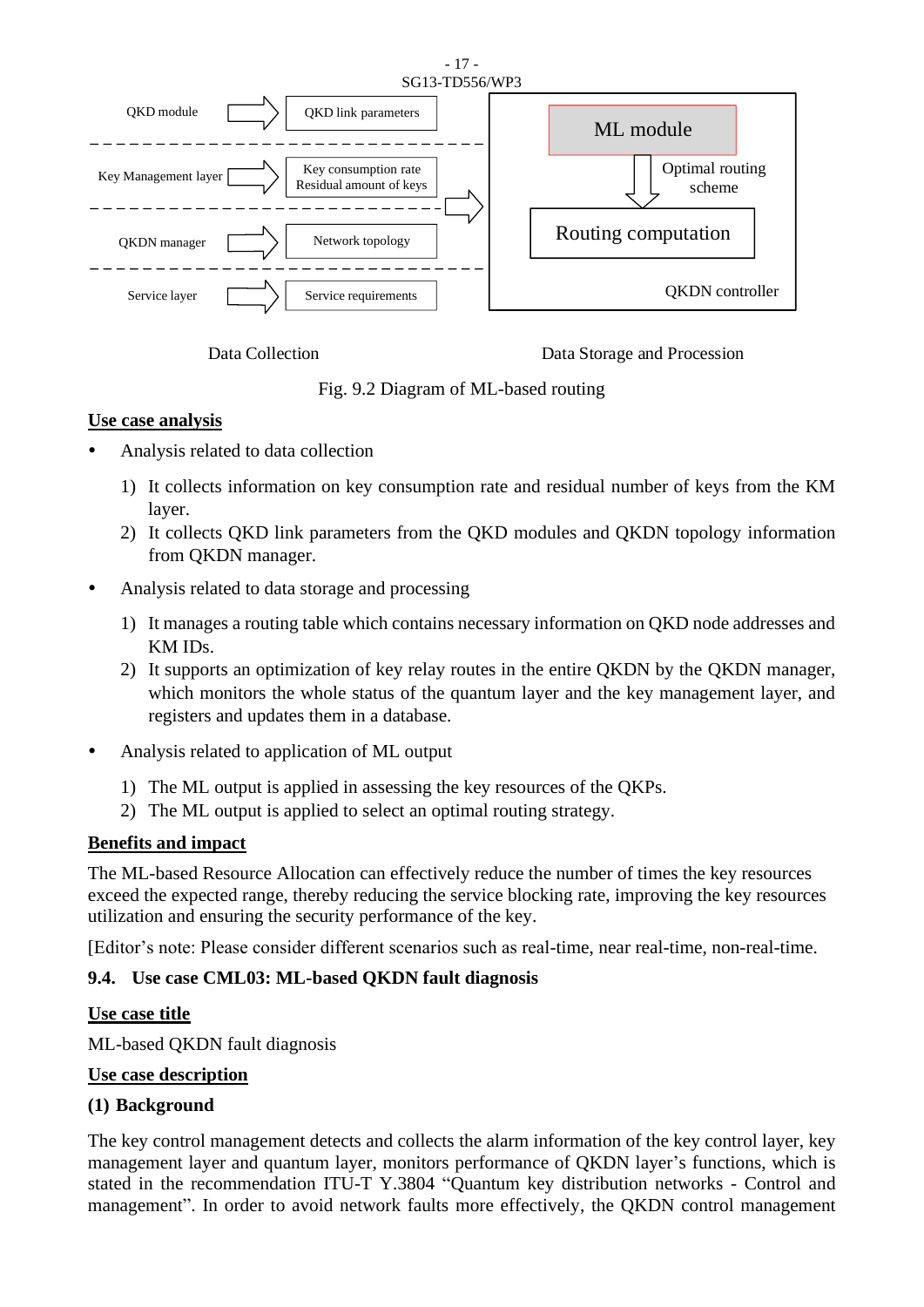should be able to locate and predict faults in time according to the monitoring data and alarm information of each layer.

#### **(2) Issue**

In the process of service transmission, QKDN fails and both sides of communication cannot generate the key through negotiation. If the key resources in QKP are not enough to support the encryption of the communication data between two parts, then eavesdropping attacks may lead to communication insecurity in a short period of time. In this case, network fault recovery and service reconstruction will introduce time cost and high risk of data breach. The key control management controls, monitors and manages the entire QKDN. As recommended by the Req\_M 1 and Req\_C 7 in [ITU-T Y.3801], the QKDN controller provides fault information to a QKDN manager and the QKDN manager analyzes the status information collected/received for fault indicators. Based on the fault information in QKDN, the key control management is able to use ML, which is an automatic and efficient data analysis tool to realize QKDN fault diagnosis and business reconstruction to ensure the security of communication.

#### **(3) Role of ML in QKDN**

The ML-based QKDN fault diagnosis solution locates and predicts the fault in QKDN before the network fault which is shown in Fig. 9.3. ML model collects the alarm information of each layer in the QKD network and the training model of a large amount of data in the current network operation. Through the fault classification induction and feature analysis, the ML model is aware of the association rules and related information between the alarm information and the fault in QKDN. In combination with the alert knowledge base and the related information about the network topology, it can use the automatically extracted feature representation to perceive the complex correlation between multiple faults and diagnose the faults.

Convolutional neural network has few parameters but powerful feature extraction and representation ability. Full-connected network has simple structure, it can fully extract potential valuable information from data. It is suggested that these two models can be used to build the mathematical model of fault diagnosis.



Fig. 9.3 Diagram of ML-based QKDN fault diagnosis

#### **Use case analysis**

- Analysis related to data collection
	- 1) It collects the alarm information of the key control layer, key management layer and quantum layer.
	- 2) It collects the data on the operation of the current QKDN.
- Analysis related to data storage and processing
	- 1) It supports storage of data used for analytics.
	- 2) It supports retraining the ML model after the update of datasets.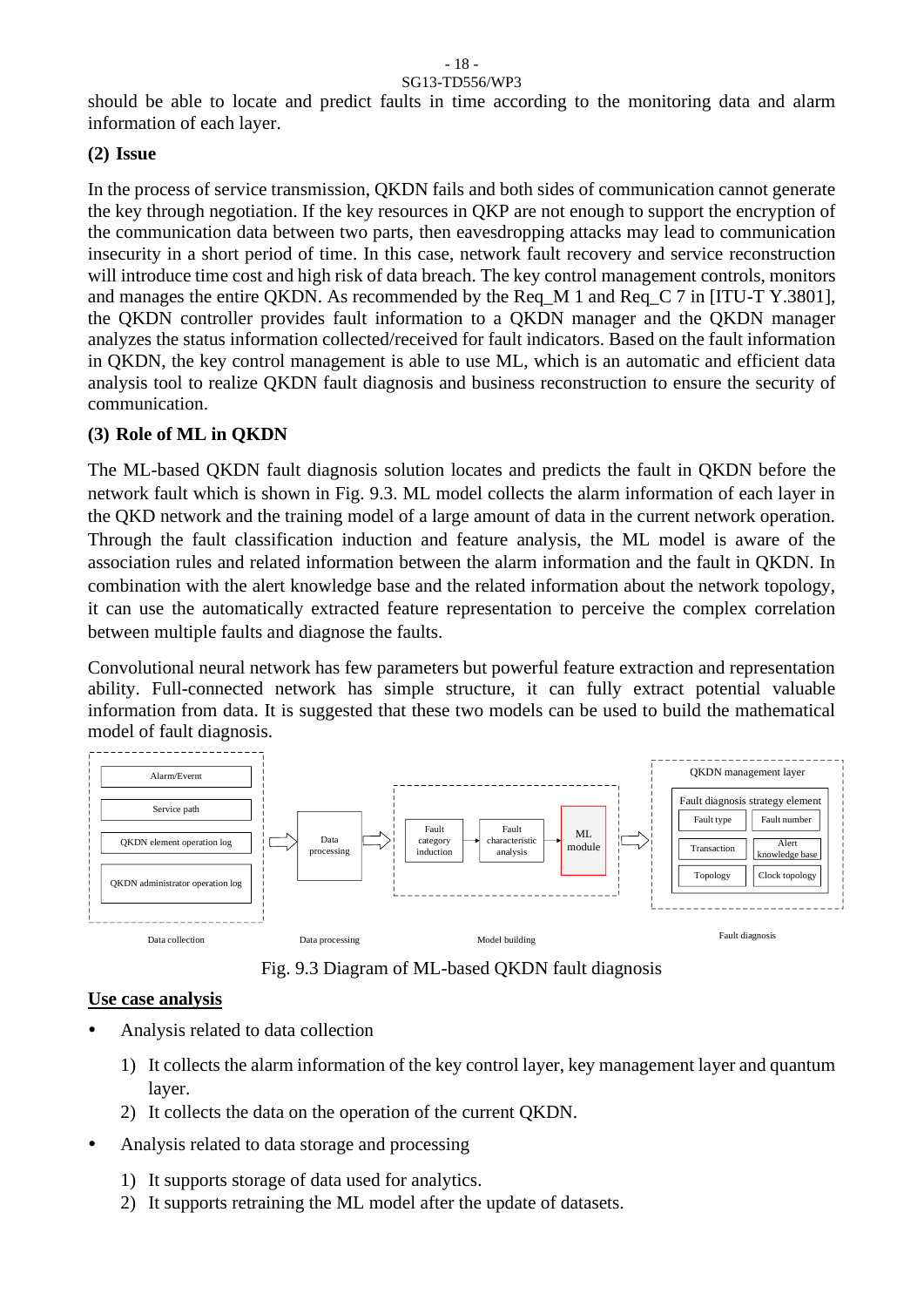- Analysis related to application of ML output
	- 1) The ML output is applied in supporting survivability protection in advance in the network fault.
	- 2) The ML output is applied in service protection in QKDN.

## **Benefits and impact**

The ML-based QKDN fault diagnosis solution will reduce the time cost and the risk of network fault by carrying out fault location and fault prediction based on the alarm information.

# **Appendix I – Gap analysis**

ETSI GS QKD 002 gives the use cases of QKD including offsite backup/business continuity, enterprise metropolitan area network, backbone protection and so on.

ITU-T FG QIT4N describes the use cases of QKDN in vertical and horizontal domains.

IETF/IRTF Quantum Internet Research Group (qirg) has studied the applications and use cases for the quantum Internet.

ITU T Y-series Recommendations-Supplement 55 describes use cases of machine learning in future networks including IMT 2020.

The living list "Machine learning in quantum key distribution networks" was first proposed in Q16/13. It studies the role of ML in QKDN on the perspective of networking and involves several use cases of ML application in QKDN including routing selection, fault diagnosis, and so on.

Then, the proposal of adding uses cases of machine learning based quality of service (QoS) assurance for QKDN was proposed in Q6/13. But the use cases in Draft Recommendation Y.QKDN-qos-mlreq only limits to the ML application on the aspect of QoS assurance requirement in QKDN.

Thus, it is necessary to further study the applications of ML in QKDN comprehensively as a supplement .

# **Bibliography**

Ou, Y., et al., "Field-Trial of Machine Learning-Assisted Quantum Key Distribution (QKD) Networking with SDN". 2018 European Conference on Optical Communication (ECOC), 2018.

K. Abdelli, H. Grießer and S. Pachnicke, "Machine Learning Based Data Driven Diagnostic and Prognostic Approach for Laser Reliability Enhancement," 2020 22nd International Conference on Transparent Optical Networks (ICTON), Bari, Italy, 2020, pp. 1-4.

[ETSI GS QKD 002] ETSI GS QKD 002 (2010), Quantum Key Distribution; Use Cases.

[IETF/IRTF QIRG] IETF/IRTF QIRG (2020), draft-irtf-qirg-quantum-internet-use-cases-03, Applications and Use Cases for the Quantum Internet.

[ITU-T SG13-LS154] LS on the living list (2020), Machine learning in quantum key distribution networks.

[ITU-T T17-SG13 Temporary Document 671-WP1] Draft new Recommendation ITU-T Y.QKDNqos-ml-req (2020), Requirements of machine learning based QoS assurance for quantum key distribution networks.

\_\_\_\_\_\_\_\_\_\_\_\_\_\_\_\_\_\_\_\_\_\_\_